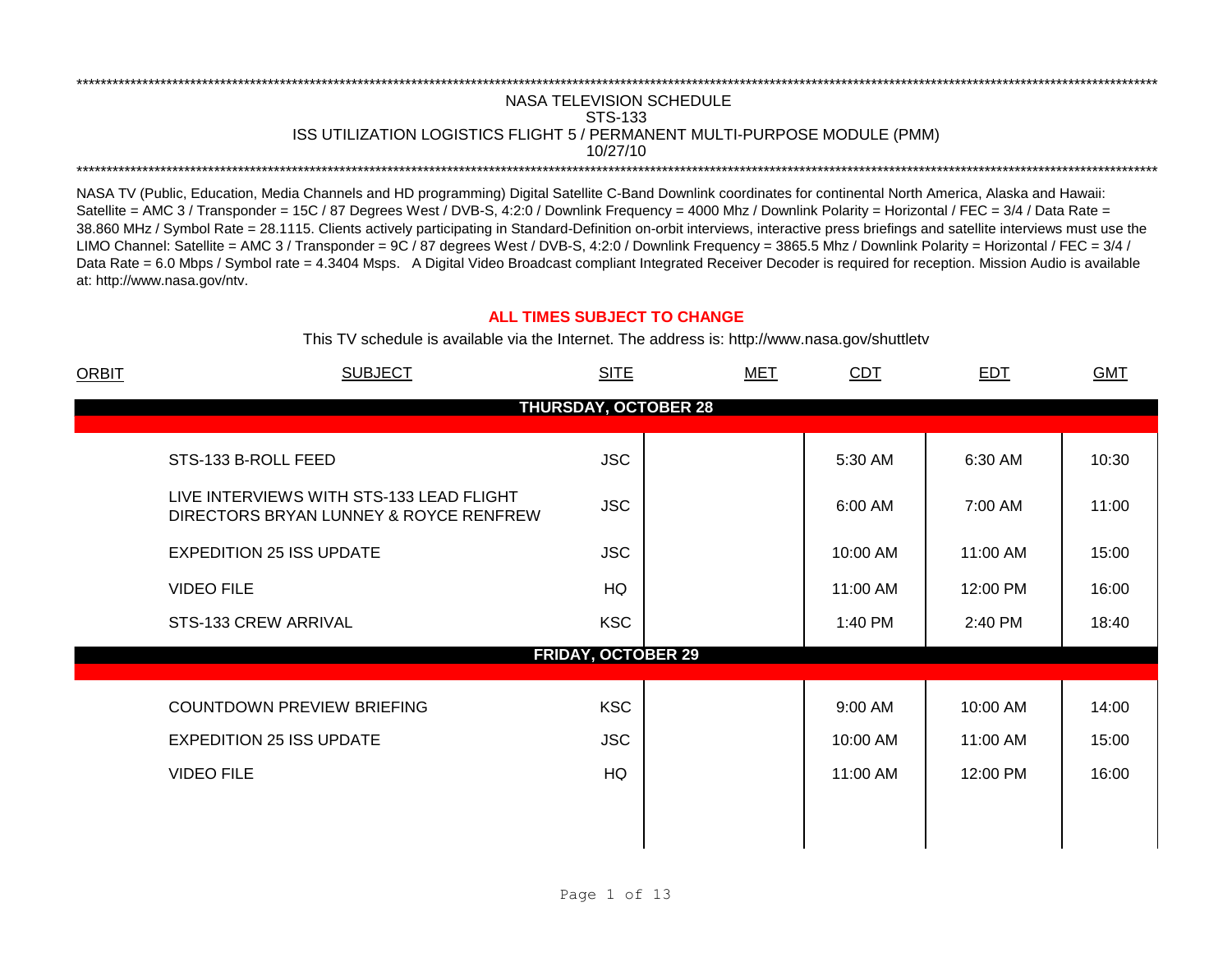| <b>ORBIT</b>   | <b>SUBJECT</b>                                                                   | <b>SITE</b>     |                             | <b>MET</b> | <b>CDT</b> | <b>EDT</b> | <b>GMT</b> |
|----------------|----------------------------------------------------------------------------------|-----------------|-----------------------------|------------|------------|------------|------------|
|                |                                                                                  |                 | <b>SATURDAY, OCTOBER 30</b> |            |            |            |            |
|                | STS-133 PRELAUNCH NEWS CONFERENCE (Time<br>subject to completion of MMT meeting) | <b>KSC</b>      |                             |            | 10:00 AM   | 11:00 AM   | 15:00      |
|                | PROGRESS 40 DOCKING TO ISS COVERAGE (docking at<br>11:39am CT)                   | <b>JSC</b>      |                             |            | 11:00 AM   | 12:00 PM   | 16:00      |
|                | LAUNCH: HEALTH NEWS CONFERENCE                                                   | <b>KSC</b>      |                             |            | 1:00 PM    | 2:00 PM    | 18:00      |
|                | <b>SUNDAY, OCTOBER 31</b>                                                        |                 |                             |            |            |            |            |
|                | <b>COUNTDOWN STATUS BRIEFING</b>                                                 | <b>KSC</b>      |                             |            | 9:00 AM    | 10:00 AM   | 14:00      |
|                | ISS RESEARCH AND TECHNOLOGY BRIEFINGS                                            | <b>KSC</b>      |                             |            | 10:00 AM   | 11:00 AM   | 15:00      |
|                | <b>RSS RETRACTION</b>                                                            | <b>KSC</b>      |                             |            | 7:00 PM    | 8:00 PM    | 0:00       |
|                | <b>MONDAY, NOVEMBER 1</b>                                                        | FD <sub>1</sub> |                             |            |            |            |            |
|                | STS-133 FUELING COVERAGE BEGINS                                                  | <b>KSC</b>      |                             |            | 6:10 AM    | 7:10 AM    | 11:10      |
|                | STS-133 LAUNCH COVERAGE BEGINS                                                   | <b>KSC</b>      |                             |            | 10:15 AM   | 11:15 AM   | 15:15      |
|                | <b>LAUNCH</b>                                                                    | <b>KSC</b>      | 00/                         | 00:00      | 03:40 PM   | 04:40 PM   | 20:40      |
|                | <b>MECO</b>                                                                      |                 | 00/                         | 00:08      | 03:48 PM   | 04:48 PM   | 20:48      |
| $\mathbf{1}$   | NASA TELEVISION ORIGINATION SWITCHED TO JSC                                      | <b>JSC</b>      | 00/                         | 00:10      | 03:50 PM   | 04:50 PM   | 20:50      |
| 1              | NASA TELEVISION ORIGINATION SWITCHED TO KSC                                      | <b>KSC</b>      | 00/                         | 00:13      | 03:53 PM   | 04:53 PM   | 20:53      |
| 1              | LAUNCH REPLAYS (approx. 5 min. after MECO) T=30:00                               | <b>KSC</b>      | 00/                         | 00:13      | 03:53 PM   | 04:53 PM   | 20:53      |
| 1              | POST LAUNCH NEWS CONFERENCE                                                      | <b>KSC</b>      | 00/                         | 00:50      | 04:30 PM   | 05:30 PM   | 21:30      |
| $\overline{2}$ | PAYLOAD BAY DOOR OPENING (may not be televised live)                             |                 | 00/                         | 01:25      | 05:05 PM   | 06:05 PM   | 22:05      |
| 3              | ASCENT FLIGHT CONTROL TEAM VIDEO REPLAY                                          | <b>JSC</b>      | 00/                         | 03:20      | 07:00 PM   | 08:00 PM   | 00:00      |
| 3              | RMS CHECKOUT                                                                     |                 | 00/                         | 04:10      | 07:50 PM   | 08:50 PM   | 00:50      |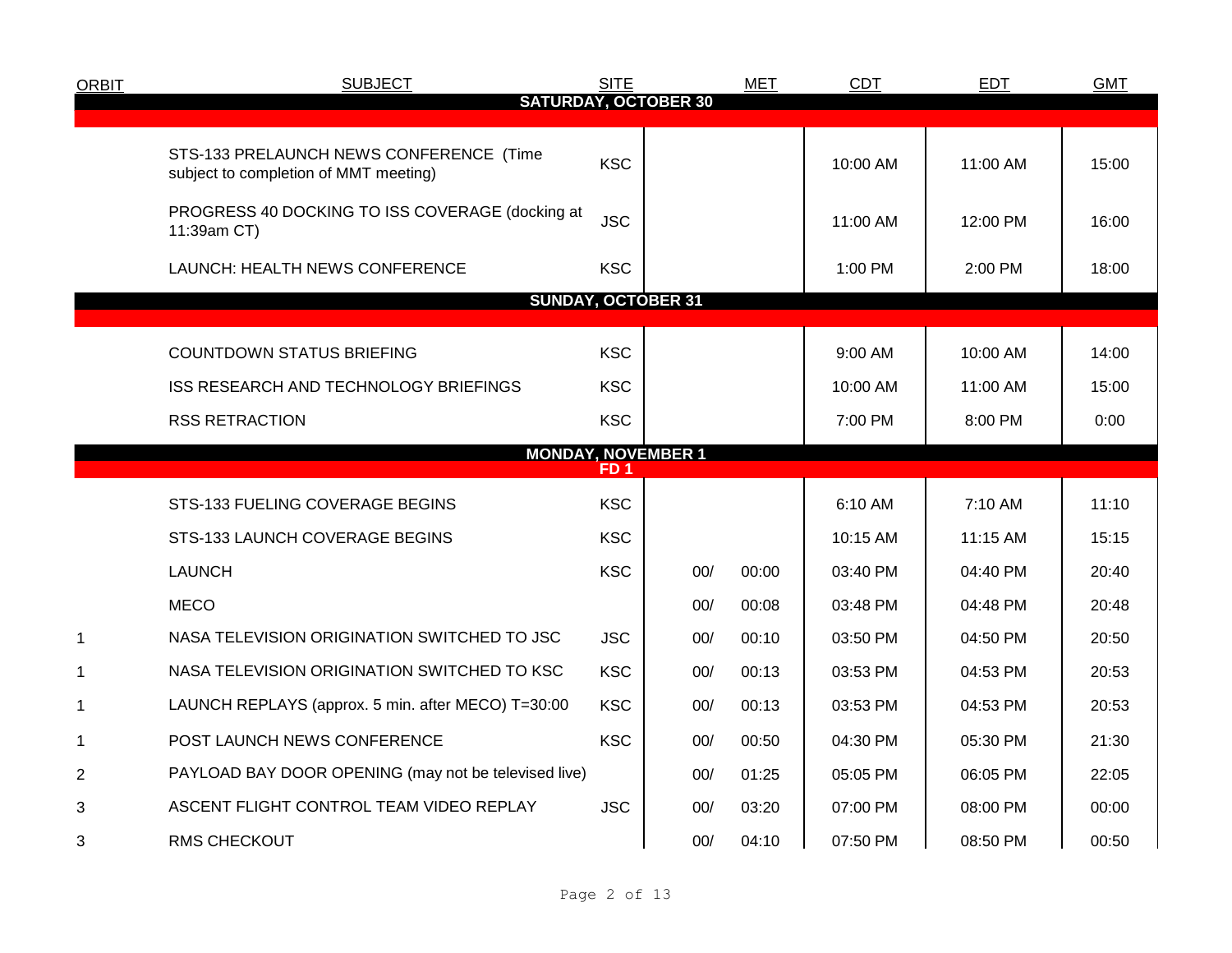| <b>ORBIT</b> | <b>SUBJECT</b>                                                                                              | <b>SITE</b>     |                            | <b>MET</b> | CDT      | <b>EDT</b> | <b>GMT</b> |
|--------------|-------------------------------------------------------------------------------------------------------------|-----------------|----------------------------|------------|----------|------------|------------|
| 4            | EXTERNAL TANK HANDHELD VIDEO DOWNLINK                                                                       |                 | 00/                        | 04:50      | 08:30 PM | 09:30 PM   | 01:30      |
| 5            | <b>DISCOVERY CREW SLEEP BEGINS</b>                                                                          |                 | 00/                        | 06:00      | 09:40 PM | 10:40 PM   | 02:40      |
| 5            | FLIGHT DAY 1 HIGHLIGHTS (replayed on the hour during<br>crew sleep)                                         | <b>JSC</b>      | 00/                        | 06:20      | 10:00 PM | 11:00 PM   | 03:00      |
|              |                                                                                                             |                 | <b>TUESDAY, NOVEMBER 2</b> |            |          |            |            |
|              |                                                                                                             | FD <sub>2</sub> |                            |            |          |            |            |
| 10           | DISCOVERY CREW WAKE UP (begins FD 2)                                                                        |                 | 00/                        | 14:00      | 05:40 AM | 06:40 AM   | 10:40      |
| 11           | <b>VIDEO FILE</b>                                                                                           | HQ              | 00/                        | 15:20      | 07:00 AM | 08:00 AM   | 12:00      |
| 12           | <b>OBSS UNBERTH</b>                                                                                         |                 | 00/                        | 16:35      | 08:15 AM | 09:15 AM   | 13:15      |
| 12           | EXPEDITION 25 CREW NEWS CONFERENCE ON THE<br>10TH ANNIVERSARY OF PERMANENT HUMAN<br><b>OCCUPANCY ON ISS</b> | <b>ISS Ku</b>   | 00/                        | 16:50      | 08:30 AM | 09:30 AM   | 13:30      |
| 13           | RMS/OBSS SURVEY OF DISCOVERY'S TPS BEGINS                                                                   |                 | 00/                        | 17:50      | 09:30 AM | 10:30 AM   | 14:30      |
| 15           | <b>EMU CHECKOUT</b>                                                                                         |                 | 00/                        | 22:05      | 01:45 PM | 02:45 PM   | 18:45      |
| 16           | <b>MISSION STATUS / MMT BRIEFING</b>                                                                        | <b>JSC</b>      | 00/                        | 23:20      | 03:00 PM | 04:00 PM   | 20:00      |
| 16           | <b>OBSS BERTH</b>                                                                                           |                 | 00/                        | 23:35      | 03:15 PM | 04:15 PM   | 20:15      |
| 17           | INTERPRETED REPLAY OF THE EXPEDITION 25 CREW<br>NEWS CONFERENCE                                             | <b>JSC</b>      | 01/                        | 00:20      | 04:00 PM | 05:00 PM   | 21:00      |
| 17           | CENTERLINE CAMERA INSTALLATION                                                                              |                 | 01/                        | 00:40      | 04:20 PM | 05:20 PM   | 21:20      |
| 18           | <b>ODS RING EXTENSION</b>                                                                                   |                 | 01/                        | 01:10      | 04:50 PM | 05:50 PM   | 21:50      |
| 18           | RENDEZVOUS TOOLS CHECKOUT                                                                                   |                 | 01/                        | 01:30      | 05:10 PM | 06:10 PM   | 22:10      |
| 20           | <b>DISCOVERY CREW SLEEP BEGINS</b>                                                                          |                 | 01/                        | 05:30      | 09:10 PM | 10:10 PM   | 02:10      |
| 21           | FLIGHT DAY 2 HIGHLIGHTS (replayed on the hour during<br>crew sleep                                          | <b>JSC</b>      | 01/                        | 06:20      | 10:00 PM | 11:00 PM   | 03:00      |
|              |                                                                                                             |                 |                            |            |          |            |            |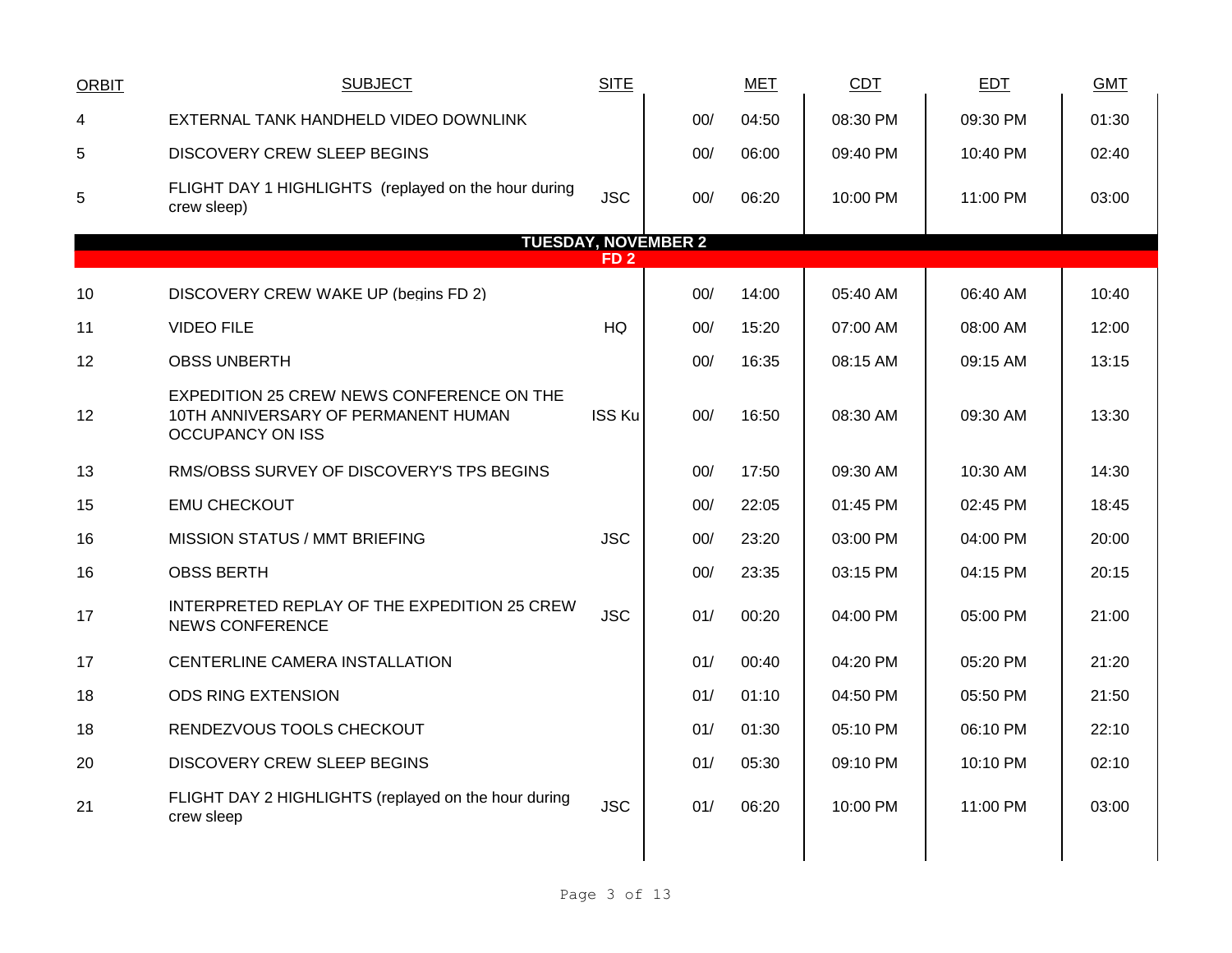| <b>ORBIT</b> | <b>SUBJECT</b>                                                      | <b>SITE</b>      |                              | <b>MET</b> | <b>CDT</b> | <b>EDT</b> | <b>GMT</b> |
|--------------|---------------------------------------------------------------------|------------------|------------------------------|------------|------------|------------|------------|
|              |                                                                     | FD <sub>3</sub>  | <b>WEDNESDAY, NOVEMBER 3</b> |            |            |            |            |
| 25           | DISCOVERY CREW WAKE UP (begins FD 3)                                |                  | 01/                          | 13:30      | 05:10 AM   | 06:10 AM   | 10:10      |
| 26           | <b>VIDEO FILE</b>                                                   | <b>HQ</b>        | 01/                          | 14:20      | 06:00 AM   | 07:00 AM   | 11:00      |
| 26           | RENDEZVOUS OPERATIONS BEGIN                                         |                  | 01/                          | 15:00      | 06:40 AM   | 07:40 AM   | 11:40      |
| 28           | <b>TI BURN</b>                                                      |                  | 01/                          | 17:49      | 09:29 AM   | 10:29 AM   | 14:29      |
| 29           | DISCOVERY RPM / ISS CREW VIDEO DOCUMENTATION<br><b>BEGINS</b>       |                  | 01/                          | 19:33      | $11:13$ AM | 12:13 PM   | 16:13      |
| 30           | DISCOVERY / ISS DOCKING (may not be televised live)                 |                  | 01/                          | 20:37      | 12:17 PM   | 01:17 PM   | 17:17      |
| 31           | SHUTTLE VTR PLAYBACK OF DOCKING                                     |                  | 01/                          | 22:20      | 02:00 PM   | 03:00 PM   | 19:00      |
| 32           | DISCOVERY / ISS CREW HATCH OPENING AND<br><b>WELCOME CEREMONY</b>   |                  | 01/                          | 22:40      | 02:20 PM   | 03:20 PM   | 19:20      |
| 32           | SSRMS GRAPPLE & UNBERTH ELC-4 FROM                                  |                  | 01/                          | 23:15      | 02:55 PM   | 03:55 PM   | 19:55      |
| 32           | <b>MISSION STATUS / MMT BRIEFING</b>                                | <b>JSC</b>       | 01/                          | 23:20      | 03:00 PM   | 04:00 PM   | 20:00      |
| 32           | <b>SSRMS HANDOFF ELC-4 TO SRMS</b>                                  |                  | 02/                          | 00:15      | 03:55 PM   | 04:55 PM   | 20:55      |
| 33           | <b>SSRMS BASE CHANGE</b>                                            |                  | 02/                          | 01:00      | 04:40 PM   | 05:40 PM   | 21:40      |
| 33           | SRMS HANDOFF ELC-4 TO SSRMS                                         |                  | 02/                          | 01:30      | 05:10 PM   | 06:10 PM   | 22:10      |
| 34           | SSRMS INSTALLS ELC-4 ON S3 TRUSS                                    |                  | 02/                          | 02:10      | 05:50 PM   | 06:50 PM   | 22:50      |
| 36           | <b>ISS CREW SLEEP BEGINS</b>                                        |                  | 02/                          | 05:00      | 08:40 PM   | 09:40 PM   | 01:40      |
| 36           | <b>DISCOVERY CREW SLEEP BEGINS</b>                                  |                  | 02/                          | 05:30      | 09:10 PM   | 10:10 PM   | 02:10      |
| 36           | FLIGHT DAY 3 HIGHLIGHTS (replayed on the hour during<br>crew sleep) | <b>JSC</b>       | 02/                          | 06:20      | 10:00 PM   | 11:00 PM   | 03:00      |
|              |                                                                     | <b>FD 3/FD 4</b> | <b>THURSDAY, NOVEMBER 4</b>  |            |            |            |            |
| 40           | ISS FLIGHT DIRECTOR UPDATE                                          | <b>JSC</b>       | 02/                          | 11:50      | 03:30 AM   | 04:30 AM   | 08:30      |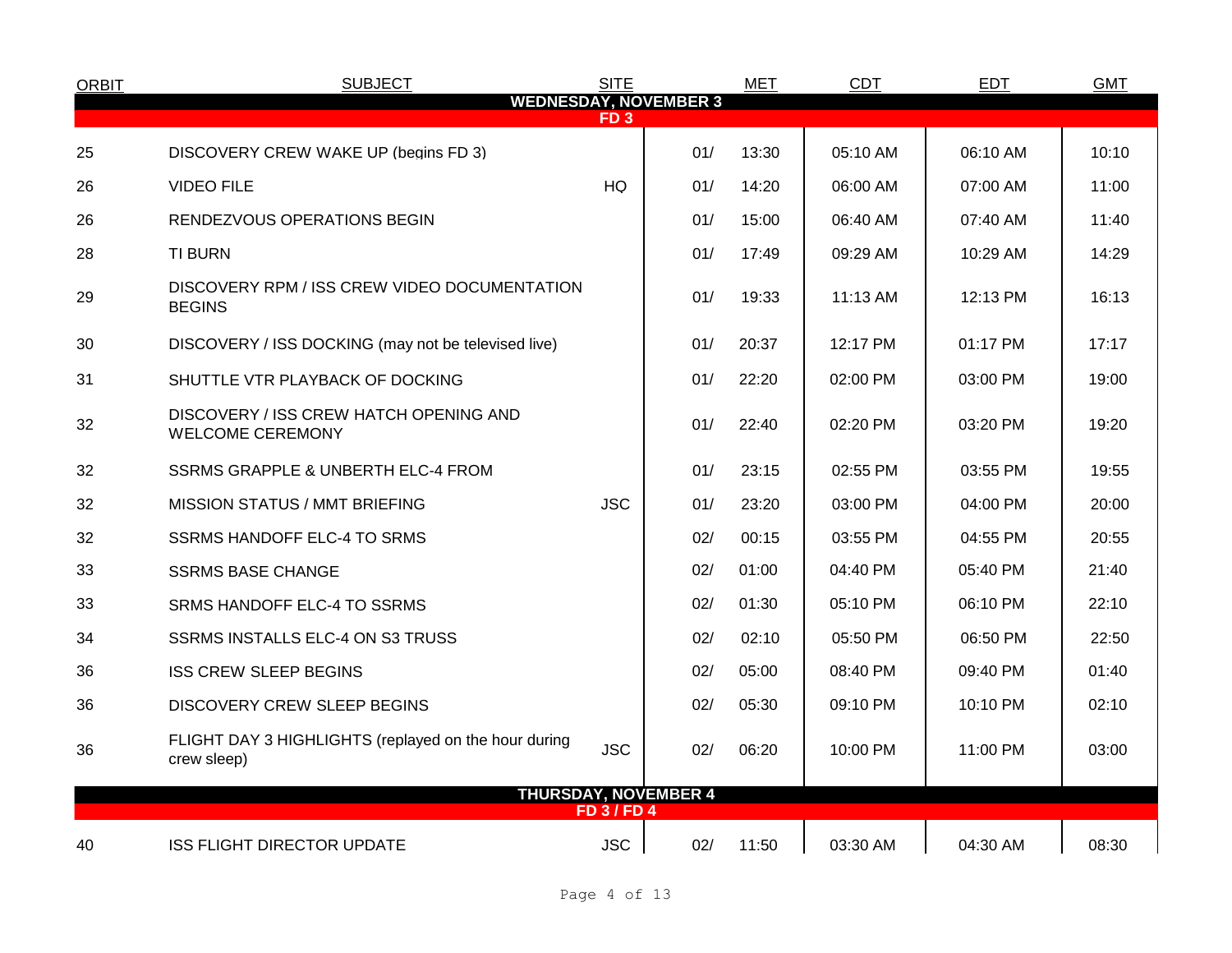| <b>ORBIT</b> | <b>SUBJECT</b>                                                      | <b>SITE</b>   |                           | <b>MET</b> | <b>CDT</b> | <b>EDT</b> | <b>GMT</b> |
|--------------|---------------------------------------------------------------------|---------------|---------------------------|------------|------------|------------|------------|
| 41           | ISS FLIGHT DIRECTOR UPDATE REPLAY                                   | <b>JSC</b>    | 02/                       | 12:50      | 04:30 AM   | 05:30 AM   | 09:30      |
| 41           | DISCOVERY / ISS CREW WAKE UP (begins FD 4)                          |               | 02/                       | 13:30      | 05:10 AM   | 06:10 AM   | 10:10      |
| 42           | <b>VIDEO FILE</b>                                                   | HQ            | 02/                       | 15:20      | 07:00 AM   | 08:00 AM   | 12:00      |
| 43           | <b>SSRMS GRAPPLES OBSS</b>                                          |               | 02/                       | 16:30      | 08:10 AM   | 09:10 AM   | 13:10      |
| 43           | <b>DISCOVERY / ISS TRANSFERS BEGIN</b>                              |               | 02/                       | 16:35      | 08:15 AM   | 09:15 AM   | 13:15      |
| 44           | SSRMS HANDOFF OF OBSS TO SRMS                                       |               | 02/                       | 17:35      | 09:15 AM   | 10:15 AM   | 14:15      |
| 45           | <b>MISSION STATUS BRIEFING</b>                                      | <b>JSC</b>    | 02/                       | 19:20      | 11:00 AM   | 12:00 PM   | 16:00      |
| 45           | <b>MMT BRIEFING</b>                                                 | <b>JSC</b>    | 02/                       | 22:50      | 02:30 PM   | 03:30 PM   | 19:30      |
| 48           | U.S. PAO EVENT                                                      | <b>ISS Ku</b> | 03/                       | 00:25      | 04:05 PM   | 05:05 PM   | 21:05      |
| 49           | EVA # 1 PROCEDURE REVIEW                                            |               | 03/                       | 00:50      | 04:30 PM   | 05:30 PM   | 21:30      |
| 50           | EVA #1 CAMPOUT BEGINS (Kopra and Drew)                              |               | 03/                       | 03:25      | 07:05 PM   | 08:05 PM   | 00:05      |
| 51           | <b>ISS CREW SLEEP BEGINS</b>                                        |               | 03/                       | 04:30      | 08:10 PM   | 09:10 PM   | 01:10      |
| 51           | <b>DISCOVERY CREW SLEEP BEGINS</b>                                  |               | 03/                       | 05:00      | 08:40 PM   | 09:40 PM   | 01:40      |
| 52           | FLIGHT DAY 4 HIGHLIGHTS (replayed on the hour during<br>crew sleep) | <b>JSC</b>    | 03/                       | 05:20      | 09:00 PM   | 10:00 PM   | 02:00      |
|              |                                                                     | FD 5          | <b>FRIDAY, NOVEMBER 5</b> |            |            |            |            |
| 55           |                                                                     | <b>JSC</b>    |                           | 10:50      | 02:30 AM   | 03:30 AM   | 07:30      |
|              | ISS FLIGHT DIRECTOR UPDATE                                          |               | 03/                       |            |            |            |            |
| 56           | ISS FLIGHT DIRECTOR UPDATE REPLAY                                   | <b>JSC</b>    | 03/                       | 11:50      | 03:30 AM   | 04:30 AM   | 08:30      |
| 57           | DISCOVERY / ISS CREW WAKE UP (begins FD 5)                          |               | 03/                       | 13:00      | 04:40 AM   | 05:40 AM   | 09:40      |
| 57           | <b>VIDEO FILE</b>                                                   | HQ            | 03/                       | 13:20      | 05:00 AM   | 06:00 AM   | 10:00      |
| 57           | EVA #1 PREPARATIONS RESUME                                          |               | 03/                       | 13:40      | 05:20 AM   | 06:20 AM   | 10:20      |
| 59           | <b>DISCOVERY / ISS TRANSFERS RESUME</b>                             |               | 03/                       | 17:05      | 08:45 AM   | 09:45 AM   | 13:45      |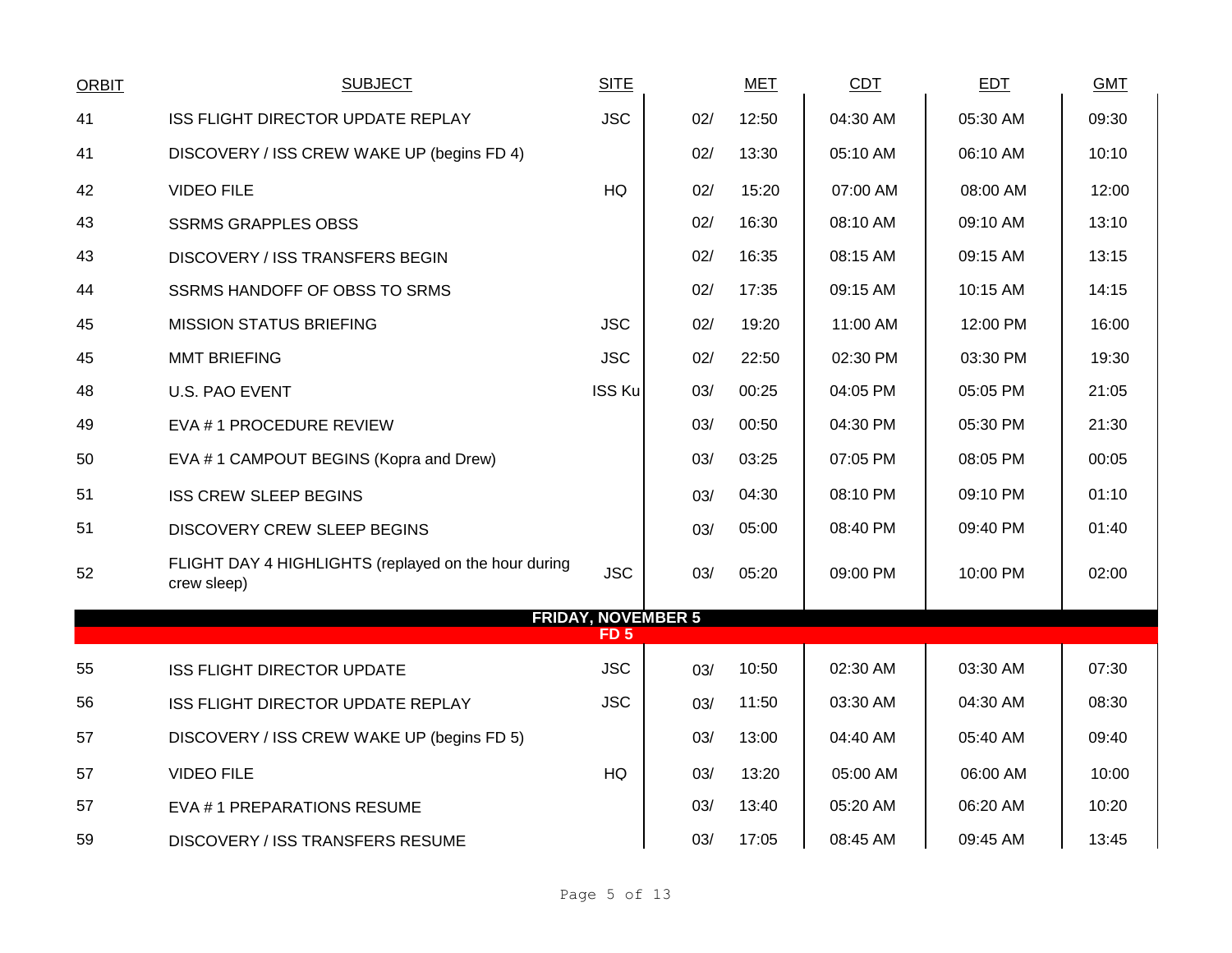| <b>ORBIT</b> | <b>SUBJECT</b>                                                      | <b>SITE</b> |                             | <b>MET</b> | CDT      | <b>EDT</b> | <b>GMT</b> |
|--------------|---------------------------------------------------------------------|-------------|-----------------------------|------------|----------|------------|------------|
| 60           | EVA #1 BEGINS (Kopra and Drew)                                      |             | 03/                         | 17:55      | 09:35 AM | 10:35 AM   | 14:35      |
| 60           | J612 CABLE INSTALLATION ON NODE 1                                   |             | 03/                         | 18:25      | 10:05 AM | 11:05 AM   | 15:05      |
| 61           | FAILED PUMP MODULE TRANSFER FROM MBS POA TO<br>ESP-2                |             | 03/                         | 19:25      | 11:05 AM | 12:05 PM   | 16:05      |
| 63           | CPM CAMERA WEDGE INSTALLATION                                       |             | 03/                         | 21:55      | 01:35 PM | 02:35 PM   | 18:35      |
| 63           | STARBOARD CETA RAIL BOARD INSTALLATION                              |             | 03/                         | 22:55      | 02:35 PM | 03:35 PM   | 19:35      |
| 64           | JAXA "MESSAGE IN A BOTTLE" SPACE SAMPLE<br><b>CAPTURE</b>           |             | 03/                         | 23:40      | 03:20 PM | 04:20 PM   | 20:20      |
| 64           | EVA #1 ENDS                                                         |             | 04/                         | 00:25      | 04:05 PM | 05:05 PM   | 21:05      |
| 66           | <b>MISSION STATUS BRIEFING</b>                                      | <b>JSC</b>  | 04/                         | 02:50      | 06:30 PM | 07:30 PM   | 23:30      |
| 66           | <b>ISS CREW SLEEP BEGINS</b>                                        |             | 04/                         | 04:00      | 07:40 PM | 08:40 PM   | 00:40      |
| 67           | <b>DISCOVERY CREW SLEEP BEGINS</b>                                  |             | 04/                         | 04:30      | 08:10 PM | 09:10 PM   | 01:10      |
| 67           | FLIGHT DAY 5 HIGHLIGHTS (replayed on the hour during<br>crew sleep) | <b>JSC</b>  | 04/                         | 05:20      | 09:00 PM | 10:00 PM   | 02:00      |
|              |                                                                     | FD 6        | <b>SATURDAY, NOVEMBER 6</b> |            |          |            |            |
| 71           | <b>ISS FLIGHT DIRECTOR UPDATE</b>                                   | <b>JSC</b>  | 04/                         | 10:50      | 02:30 AM | 03:30 AM   | 07:30      |
| 72           | DISCOVERY / ISS CREW WAKE UP (begins FD 6)                          |             | 04/                         | 12:30      | 04:10 AM | 05:10 AM   | 09:10      |
| 72           | ISS FLIGHT DIRECTOR UPDATE REPLAY                                   | <b>JSC</b>  | 04/                         | 12:50      | 04:30 AM | 05:30 AM   | 09:30      |
| 74           | <b>SSRMS GRAPPLE OF PMM</b>                                         |             | 04/                         | 14:45      | 06:25 AM | 07:25 AM   | 11:25      |
| 74           | PMM UNBERTH                                                         |             | 04/                         | 15:20      | 07:00 AM | 08:00 AM   | 12:00      |
| 75           | PMM INSTALLATION BEGINS ON UNITY NADIR PORT                         |             | 04/                         | 16:25      | 08:05 AM | 09:05 AM   | 13:05      |
| 75           | PMM INSTALLATION COMPLETE                                           |             | 04/                         | 17:15      | 08:55 AM | 09:55 AM   | 13:55      |
| 76           | <b>MISSION STATUS BRIEFING</b>                                      | <b>JSC</b>  | 04/                         | 18:50      | 10:30 AM | 11:30 AM   | 15:30      |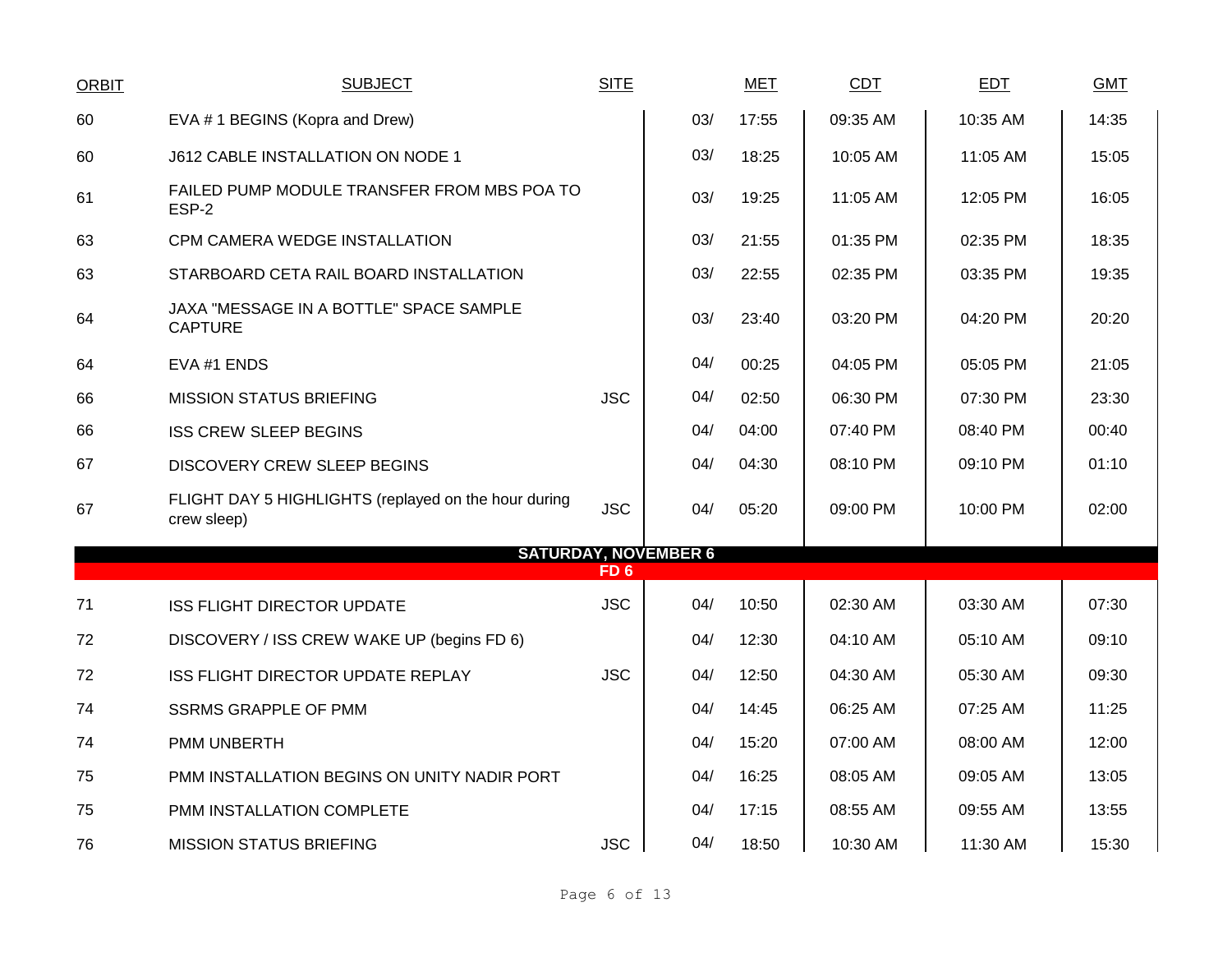| <b>ORBIT</b> | <b>SUBJECT</b>                                                      | <b>SITE</b>                                   |     | <b>MET</b> | <b>CDT</b> | <b>EDT</b> | <b>GMT</b> |
|--------------|---------------------------------------------------------------------|-----------------------------------------------|-----|------------|------------|------------|------------|
| 77           | OBSS FOCUSED INSPECTION OF DISCOVERY'S TPS (If<br>required)         |                                               | 04/ | 19:45      | 11:25 AM   | 12:25 PM   | 16:25      |
| 79           | EVA # 2 PROCEDURE REVIEW                                            |                                               | 04/ | 23:00      | 02:40 PM   | 03:40 PM   | 19:40      |
| 80           | <b>U.S. PAO EVENT</b>                                               | <b>ISS Ku</b>                                 | 05/ | 00:15      | 03:55 PM   | 04:55 PM   | 20:55      |
| 81           | EVA # 2 CAMPOUT BEGINS (Kopra and Drew)                             |                                               | 05/ | 02:25      | 06:05 PM   | 07:05 PM   | 23:05      |
| 82           | <b>ISS CREW SLEEP BEGINS</b>                                        |                                               | 05/ | 03:30      | 07:10 PM   | 08:10 PM   | 00:10      |
| 82           | DISCOVERY CREW SLEEP BEGINS                                         |                                               | 05/ | 04:00      | 07:40 PM   | 08:40 PM   | 00:40      |
| 83           | FLIGHT DAY 6 HIGHLIGHTS (replayed on the hour during<br>crew sleep) | <b>JSC</b>                                    | 05/ | 04:20      | 08:00 PM   | 09:00 PM   | 01:00      |
|              |                                                                     | <b>SUNDAY, NOVEMBER 7</b><br><b>FD 6/FD 7</b> |     |            |            |            |            |
|              |                                                                     |                                               |     |            |            |            |            |
| 86           | <b>ISS FLIGHT DIRECTOR UPDATE</b>                                   | <b>JSC</b>                                    | 05/ | 09:50      | 01:30 AM   | 02:30 AM   | 06:30      |
|              |                                                                     |                                               |     |            |            |            |            |
| <b>ORBIT</b> | <b>SUBJECT</b>                                                      | <b>SITE</b>                                   |     | <b>MET</b> | <b>CST</b> | <b>EDT</b> | <b>GMT</b> |
|              | <b>STANDARD TIME BEGINS</b>                                         |                                               |     |            |            |            |            |
| 88           | DISCOVERY / ISS CREW WAKE UP (begins FD 7)                          |                                               | 05/ | 12:00      | 02:40 AM   | 03:40 AM   | 08:40      |
| 88           | EVA # 2 PREPARATIONS RESUME                                         |                                               | 05/ | 12:40      | 03:20 AM   | 04:20 AM   | 09:20      |
| 88           | ISS FLIGHT DIRECTOR UPDATE REPLAY                                   | <b>JSC</b>                                    | 05/ | 12:50      | 03:30 AM   | 04:30 AM   | 09:30      |
| 89           | PMM VESTIBULE PREPARATION FOR INGRESS                               |                                               | 05/ | 14:10      | 04:50 AM   | 05:50 AM   | 10:50      |
| 91           | EVA # 2 BEGINS (Kopra and Drew)                                     |                                               | 05/ | 16:55      | 07:35 AM   | 08:35 AM   | 13:35      |
| 91           | LWAPA RETRIEVAL AND REPLACEMENT                                     |                                               | 05/ | 17:55      | 08:35 AM   | 09:35 AM   | 14:35      |
| 92           | ELC-4 THERMAL INSULATION REMOVAL                                    |                                               | 05/ | 18:25      | 09:05 AM   | 10:05 AM   | 15:05      |
| 92           | P3 CETA LIGHT INSTALLATION                                          |                                               | 05/ | 19:15      | 09:55 AM   | 10:55 AM   | 15:55      |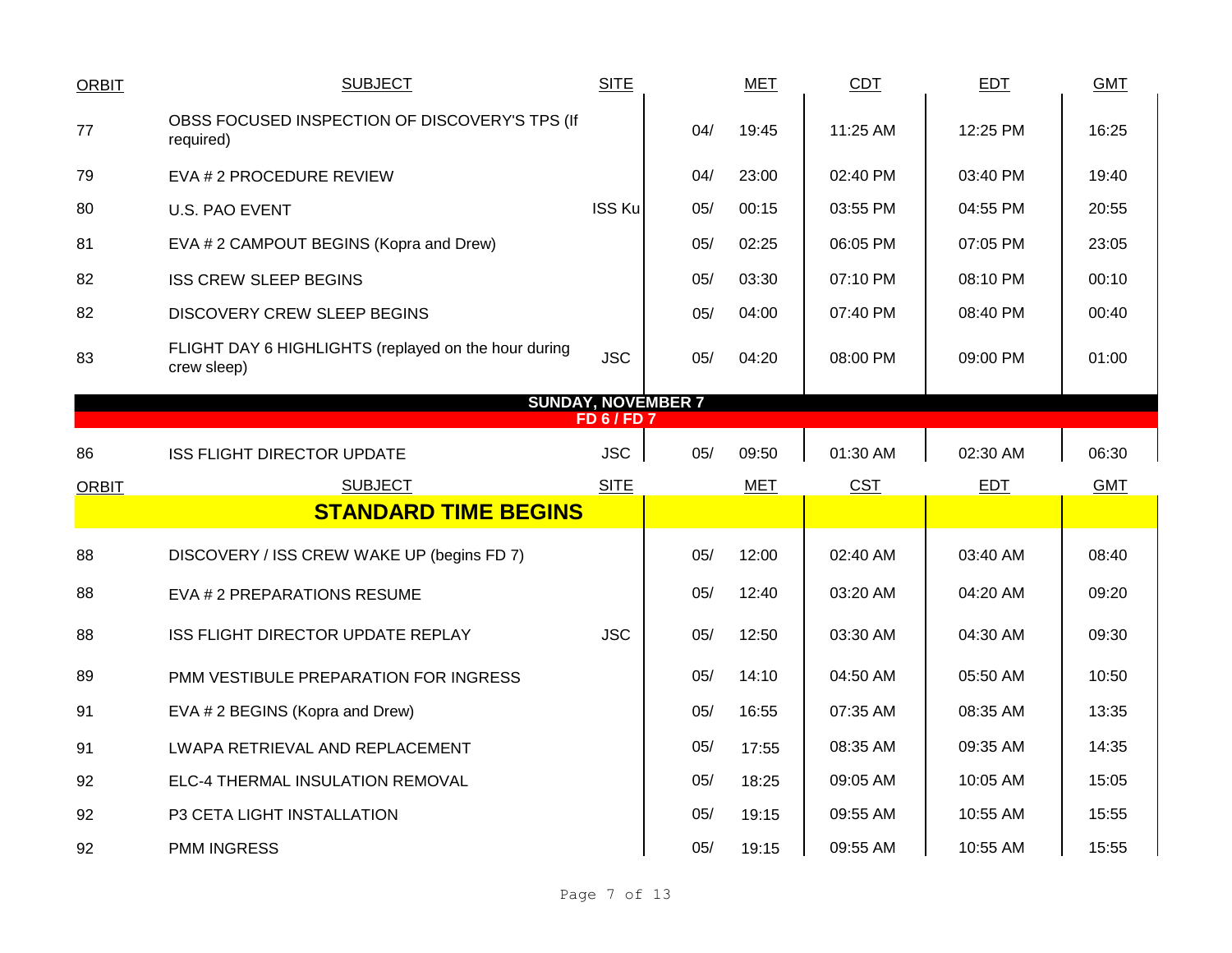| <b>ORBIT</b> | <b>SUBJECT</b>                                                      | <b>SITE</b>        |                           | <b>MET</b> | <b>CST</b> | EDT      | <b>GMT</b> |
|--------------|---------------------------------------------------------------------|--------------------|---------------------------|------------|------------|----------|------------|
| 92           | DEXTRE CAMERA LIGHT PAN AND TILT ASSEMBLY<br><b>INSTALLATION</b>    |                    | 05/                       | 19:25      | 10:05 AM   | 11:05 AM | 16:05      |
| 93           | P1 RADIATOR TROUBLESHOOTING                                         |                    | 05/                       | 20:45      | 11:25 AM   | 12:25 PM | 17:25      |
| 94           | TRANQUILITY THERMAL INSULATION REMOVAL                              |                    | 05/                       | 21:45      | 12:25 PM   | 01:25 PM | 18:25      |
| 94           | DEXTRE CAMERA COVER INSTALLATION                                    |                    | 05/                       | 22:20      | 01:00 PM   | 02:00 PM | 19:00      |
| 95           | EVA# 2 ENDS                                                         |                    | 05/                       | 23:25      | 02:05 PM   | 03:05 PM | 20:05      |
| 97           | <b>MISSION STATUS BRIEFING</b>                                      | <b>JSC</b>         | 06/                       | 01:50      | 04:30 PM   | 05:30 PM | 22:30      |
| 97           | <b>ISS CREW SLEEP BEGINS</b>                                        |                    | 06/                       | 03:00      | 05:40 PM   | 06:40 PM | 23:40      |
| 98           | <b>DISCOVERY CREW SLEEP BEGINS</b>                                  |                    | 06/                       | 03:30      | 06:10 PM   | 07:10 PM | 00:10      |
| 98           | FLIGHT DAY 7 HIGHLIGHTS (replayed on the hour during<br>crew sleep) | <b>JSC</b>         | 06/                       | 04:20      | 07:00 PM   | 08:00 PM | 01:00      |
|              |                                                                     |                    | <b>MONDAY, NOVEMBER 8</b> |            |            |          |            |
|              |                                                                     |                    |                           |            |            |          |            |
|              |                                                                     | <b>FD 7 / FD 8</b> |                           |            |            |          |            |
| 102          | <b>ISS FLIGHT DIRECTOR UPDATE</b>                                   | <b>JSC</b>         | 06/                       | 09:50      | 12:30 AM   | 01:30 AM | 06:30      |
| 102          | ISS FLIGHT DIRECTOR UPDATE REPLAY                                   | <b>JSC</b>         | 06/                       | 10:50      | 01:30 AM   | 02:30 AM | 07:30      |
| 103          | DISCOVERY / ISS CREW WAKE UP (begins FD 8)                          |                    | 06/                       | 11:30      | 02:10 AM   | 03:10 AM | 08:10      |
| 105          | <b>U.S. PAO EVENT</b>                                               | <b>ISS Ku</b>      | 06/                       | 14:30      | 05:10 AM   | 06:10 AM | 11:10      |
| 105          | <b>DISCOVERY / ISS TRANSFERS RESUME</b>                             |                    | 06/                       | 14:55      | 05:35 AM   | 06:35 AM | 11:35      |
| 106          | U.S. PAO EVENT                                                      | <b>ISS Ku</b>      | 06/                       | 16:50      | 07:30 AM   | 08:30 AM | 13:30      |
| 108          | CREW CHOICE DOWNLINK MESSAGE FOR VETERANS<br><b>DAY</b>             | ISS Ku             | 06/                       | 18:45      | 09:25 AM   | 10:25 AM | 15:25      |
| 108          | DISCOVERY CREW OFF DUTY PERIOD                                      |                    | 06/                       | 19:10      | 09:50 AM   | 10:50 AM | 15:50      |
| 109          | <b>VIDEO FILE</b>                                                   | HQ                 | 06/                       | 20:20      | 11:00 AM   | 12:00 PM | 17:00      |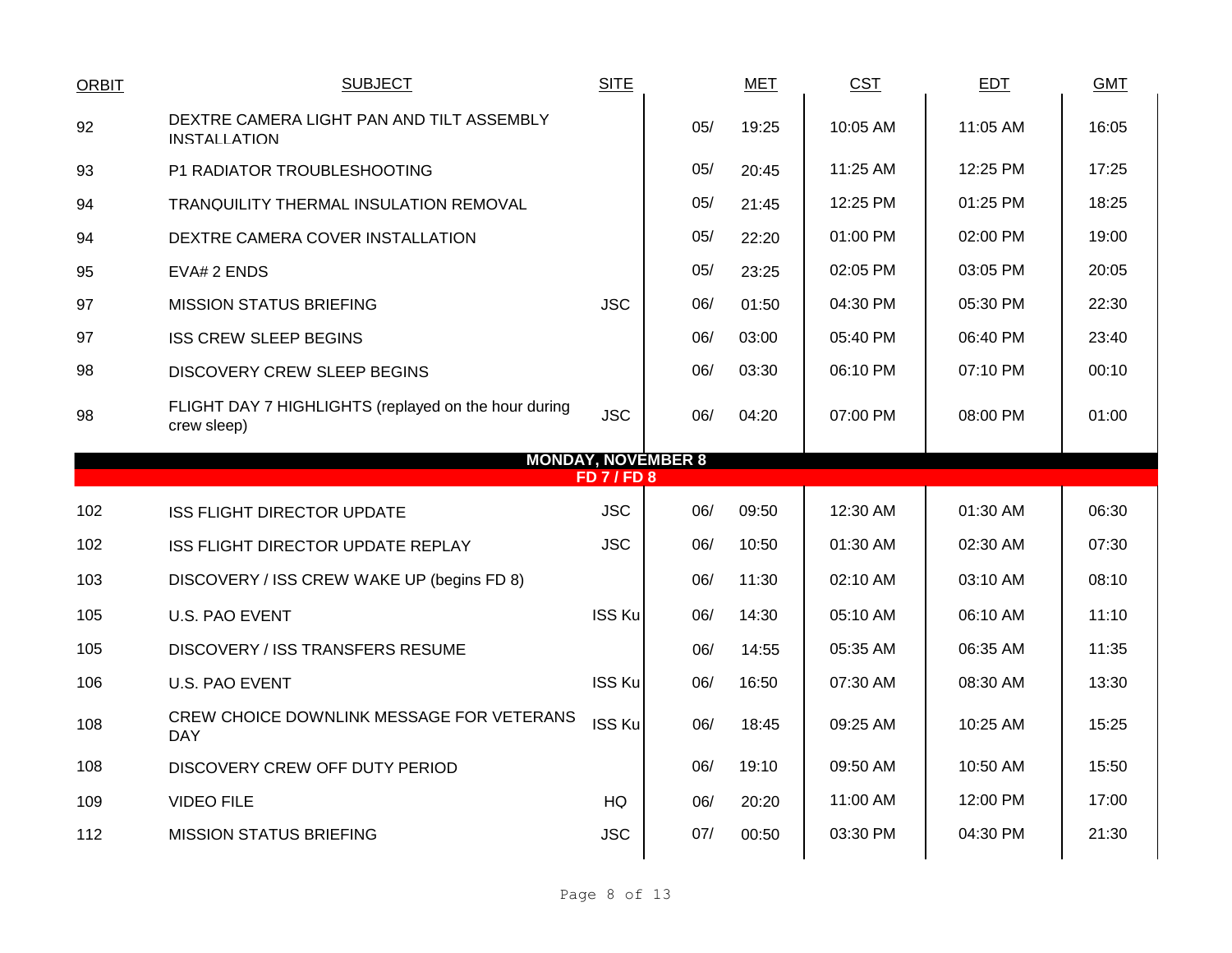| <b>ORBIT</b> | <b>SUBJECT</b>                                                      | <b>SITE</b>      |                            | <b>MET</b> | <b>CST</b> | <b>EDT</b> | <b>GMT</b> |
|--------------|---------------------------------------------------------------------|------------------|----------------------------|------------|------------|------------|------------|
| 113          | <b>ISS CREW SLEEP BEGINS</b>                                        |                  | 07/                        | 02:30      | 05:10 PM   | 06:10 PM   | 23:10      |
| 113          | <b>DISCOVERY CREW SLEEP BEGINS</b>                                  |                  | 07/                        | 03:00      | 05:40 PM   | 06:40 PM   | 23:40      |
| 113          | FLIGHT DAY 8 HIGHLIGHTS (replayed on the hour during<br>crew sleep) | <b>JSC</b>       | 07/                        | 03:20      | 06:00 PM   | 07:00 PM   | 00:00      |
| 117          | <b>ISS FLIGHT DIRECTOR UPDATE</b>                                   | <b>JSC</b>       | 07/                        | 08:50      | 11:30 PM   | 12:30 AM   | 05:30      |
|              |                                                                     | <b>FD 8/FD 9</b> | <b>TUESDAY, NOVEMBER 9</b> |            |            |            |            |
| 118          | <b>ISS FLIGHT DIRECTOR UPDATE REPLAY</b>                            | <b>JSC</b>       | 07/                        | 09:50      | 12:30 AM   | 01:30 AM   | 06:30      |
| 118          | DISCOVERY / ISS CREW WAKE UP (begins FD 9)                          |                  | 07/                        | 11:00      | 01:40 AM   | 02:40 AM   | 07:40      |
| 120          | U.S. PAO EDUCATIONAL EVENT                                          | <b>ISS Ku</b>    | 07/                        | 13:25      | 04:05 AM   | 05:05 AM   | 10:05      |
| 122          | JOINT CREW NEWS CONFERENCE                                          | <b>ISS Ku</b>    | 07/                        | 16:55      | 07:35 AM   | 08:35 AM   | 13:35      |
| 123          | DISCOVERY CREW OFF DUTY PERIOD                                      |                  | 07/                        | 19:00      | 09:40 AM   | 10:40 AM   | 15:40      |
| 124          | INTERPRETED REPLAY OF JOINT CREW NEWS<br><b>CONFERENCE</b>          | <b>JSC</b>       | 07/                        | 19:20      | 10:00 AM   | 11:00 AM   | 16:00      |
| 124          | <b>VIDEO FILE</b>                                                   | <b>HQ</b>        | 07/                        | 20:20      | 11:00 AM   | 12:00 PM   | 17:00      |
| 125          | <b>MISSION STATUS BRIEFING</b>                                      | <b>JSC</b>       | 07/                        | 20:50      | 11:30 AM   | 12:30 PM   | 17:30      |
| 125          | RENDEZVOUS TOOL CHECKOUT                                            |                  | 07/                        | 21:30      | 12:10 PM   | 01:10 PM   | 18:10      |
| 126          | FAREWELL AND HATCH CLOSURE                                          |                  | 07/                        | 22:30      | 01:10 PM   | 02:10 PM   | 19:10      |
| 126          | CENTERLINE CAMERA INSTALLATION                                      |                  | 07/                        | 23:30      | 02:10 PM   | 03:10 PM   | 20:10      |
| 128          | <b>ISS CREW SLEEP BEGINS</b>                                        |                  | 08/                        | 02:00      | 04:40 PM   | 05:40 PM   | 22:40      |
| 128          | <b>DISCOVERY CREW SLEEP BEGINS</b>                                  |                  | 08/                        | 02:30      | 05:10 PM   | 06:10 PM   | 23:10      |
| 129          | FLIGHT DAY 9 HIGHLIGHTS (replayed on the hour during<br>crew sleep) | <b>JSC</b>       | 08/                        | 03:20      | 06:00 PM   | 07:00 PM   | 00:00      |
|              |                                                                     |                  |                            |            |            |            |            |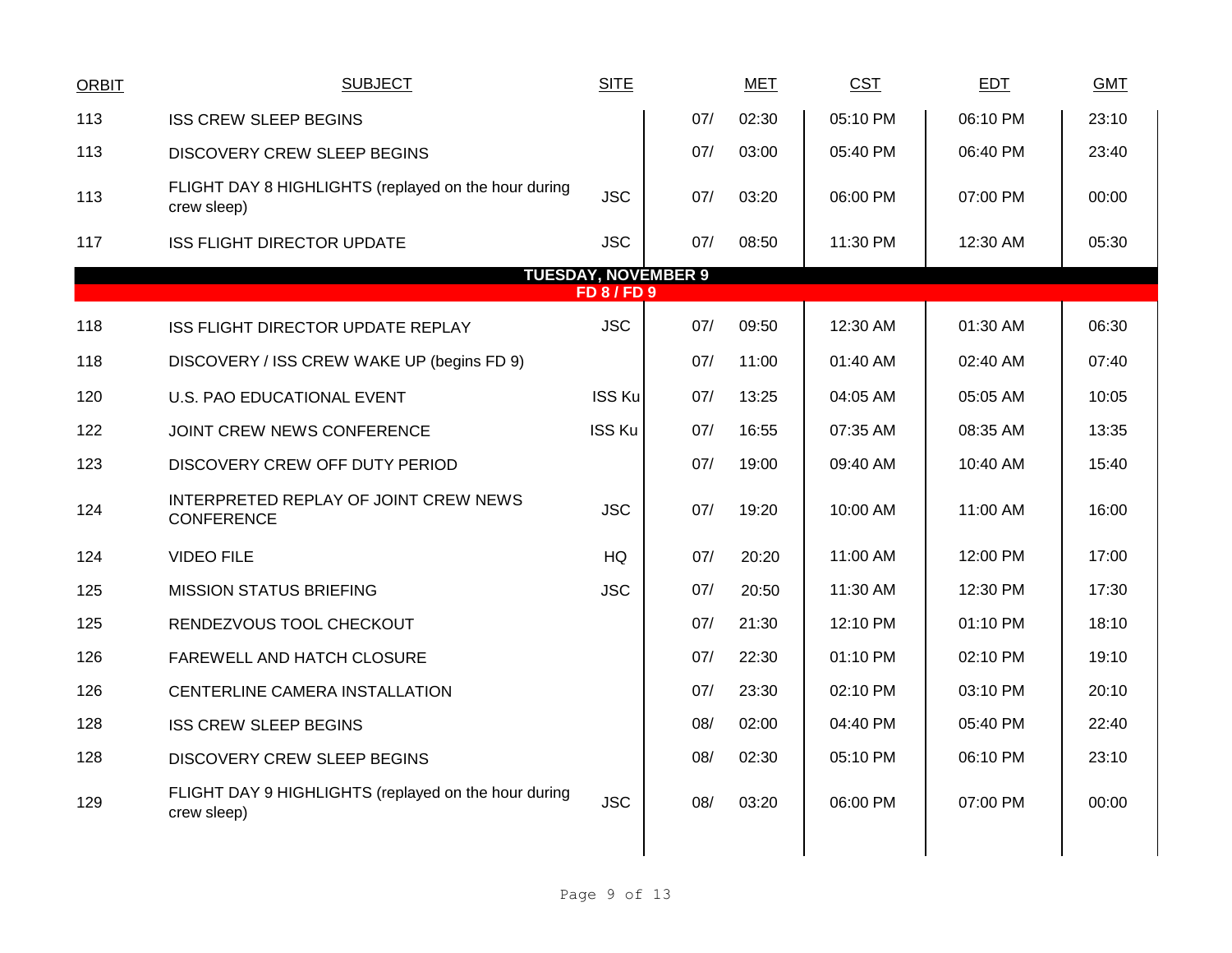| <b>ORBIT</b> | <b>SUBJECT</b>                                                       | <b>SITE</b>  |     | <b>MET</b> | <b>CST</b> | <b>EDT</b> | <b>GMT</b> |
|--------------|----------------------------------------------------------------------|--------------|-----|------------|------------|------------|------------|
|              | <b>WEDNESDAY, NOVEMBER 10</b>                                        |              |     |            |            |            |            |
|              |                                                                      | <b>FD 10</b> |     |            |            |            |            |
| 134          | DISCOVERY / ISS CREW WAKE UP (begins FD 10)                          |              | 08/ | 10:30      | 01:10 AM   | 02:10 AM   | 07:10      |
| 136          | <b>DISCOVERY UNDOCKS FROM ISS</b>                                    |              | 08/ | 14:03      | 04:43 AM   | 05:43 AM   | 10:43      |
| 136          | DISCOVERY FLYAROUND OF ISS BEGINS                                    |              | 08/ | 14:33      | 05:13 AM   | 06:13 AM   | 11:13      |
| 137          | DISCOVERY FINAL SEPARATION FROM ISS                                  |              | 08/ | 15:46      | 06:26 AM   | 07:26 AM   | 12:26      |
| 138          | SHUTTLE VTR PLAYBACK OF UNDOCKING                                    |              | 08/ | 17:25      | 08:05 AM   | 09:05 AM   | 14:05      |
| 139          | RMS/OBSS LATE INSPECTION OF DISCOVERY'S TPS                          |              | 08/ | 18:15      | 08:55 AM   | 09:55 AM   | 14:55      |
| 140          | <b>MISSION STATUS BRIEFING</b>                                       | <b>JSC</b>   | 08/ | 20:50      | 11:30 AM   | 12:30 PM   | 17:30      |
| 142          | <b>OBSS BERTH</b>                                                    |              | 08/ | 22:35      | 01:15 PM   | 02:15 PM   | 19:15      |
| 142          | <b>VIDEO FILE</b>                                                    | HQ           | 08/ | 23:20      | 02:00 PM   | 03:00 PM   | 20:00      |
| 143          | <b>MMT BRIEFING</b>                                                  | <b>JSC</b>   | 09/ | 00:20      | 03:00 PM   | 04:00 PM   | 21:00      |
| 144          | <b>DISCOVERY CREW SLEEP BEGINS</b>                                   |              | 09/ | 02:30      | 05:10 PM   | 06:10 PM   | 23:10      |
| 145          | FLIGHT DAY 10 HIGHLIGHTS (replayed on the hour during<br>crew sleep) | <b>JSC</b>   | 09/ | 03:20      | 06:00 PM   | 07:00 PM   | 00:00      |
| 145          | <b>VIDEO FILE</b>                                                    | HQ           | 09/ | 04:20      | 07:00 PM   | 08:00 PM   | 01:00      |
|              | <b>THURSDAY, NOVEMBER 11</b>                                         |              |     |            |            |            |            |
|              |                                                                      | <b>FD 11</b> |     |            |            |            |            |
| 149          | DISCOVERY CREW WAKE UP (begins FD 11)                                |              | 09/ | 10:30      | 01:10 AM   | 02:10 AM   | 07:10      |
| 151          | <b>FCS CHECKOUT</b>                                                  |              | 09/ | 13:15      | 03:55 AM   | 04:55 AM   | 09:55      |
| 151          | <b>CABIN STOWAGE BEGINS</b>                                          |              | 09/ | 13:35      | 04:15 AM   | 05:15 AM   | 10:15      |
| 152          | <b>RCS HOT-FIRE TEST</b>                                             |              | 09/ | 14:25      | 05:05 AM   | 06:05 AM   | 11:05      |
| 154          | DISCOVERY U.S. PAO EVENT                                             | <b>TDRE</b>  | 09/ | 16:45      | 07:25 AM   | 08:25 AM   | 13:25      |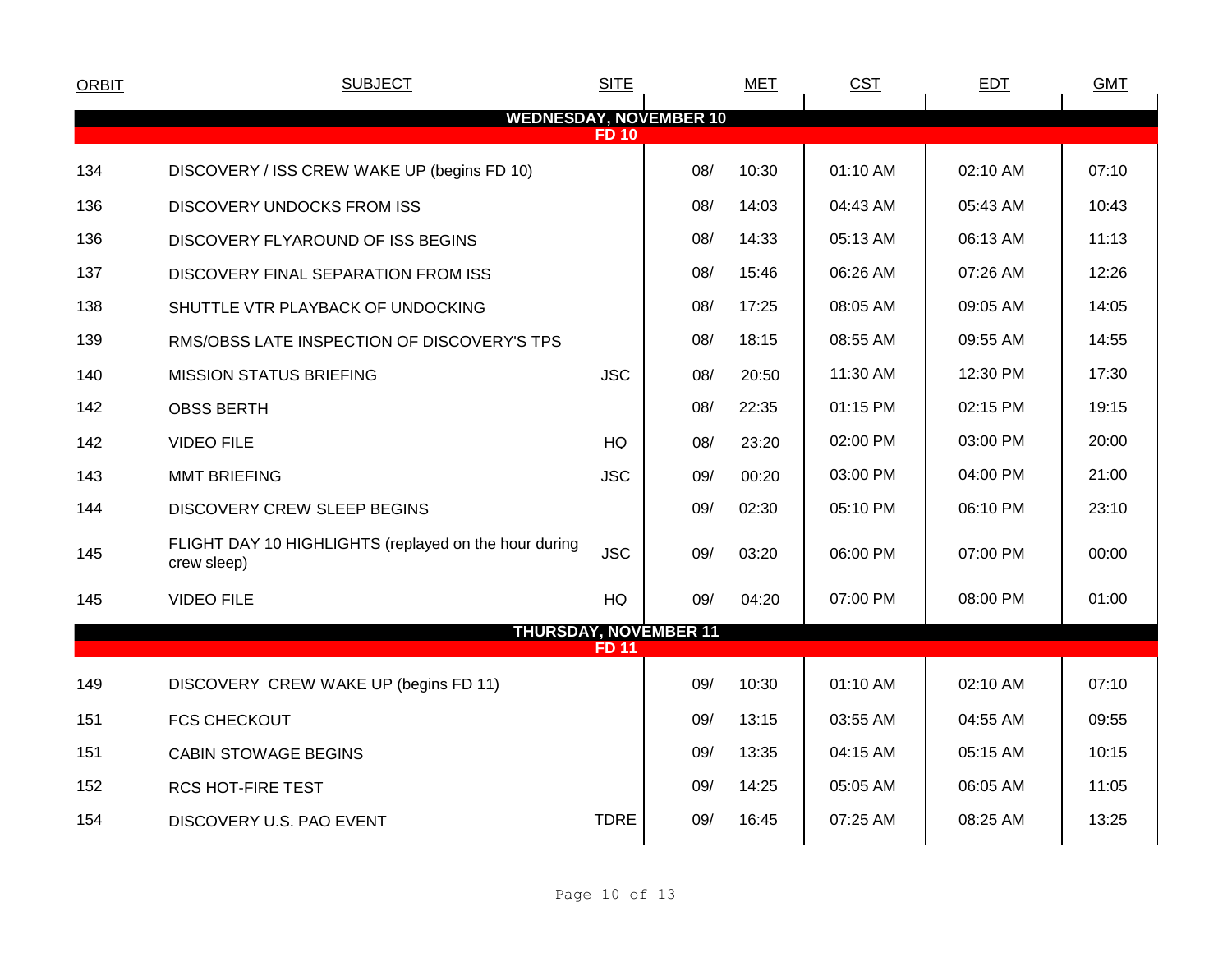| <b>ORBIT</b> | <b>SUBJECT</b>                                                                              | <b>SITE</b> |                            | <b>MET</b> | <b>CST</b>         | EDT      | <b>GMT</b> |
|--------------|---------------------------------------------------------------------------------------------|-------------|----------------------------|------------|--------------------|----------|------------|
| 155          | DISCOVERY TRIBUTE EVENT                                                                     | <b>TDRE</b> | 09/                        | 18:20      | 09:00 AM           | 10:00 AM | 15:00      |
| 156          | <b>MISSION STATUS BRIEFING</b>                                                              | <b>JSC</b>  | 09/                        | 20:50      | 11:30 AM           | 12:30 PM | 17:30      |
| 158          | KU-BAND ANTENNA STOWAGE                                                                     |             | 09/                        | 23:20      | 02:00 PM           | 03:00 PM | 20:00      |
| 160          | <b>DISCOVERY CREW SLEEP BEGINS</b>                                                          |             | 10/                        | 02:30      | 05:10 PM           | 06:10 PM | 23:10      |
| 161          | FLIGHT DAY 11 HIGHLIGHTS (replayed on the hour during<br>crew sleep)                        | <b>JSC</b>  | 10/                        | 03:20      | 06:00 PM           | 07:00 PM | 00:00      |
|              |                                                                                             |             | <b>FRIDAY, NOVEMBER 12</b> |            |                    |          |            |
|              |                                                                                             | <b>FD12</b> |                            |            |                    |          |            |
| 165          | DISCOVERY CREW WAKE UP (begins FD 12)                                                       |             | 10/                        | 10:30      | 01:10 AM           | 02:10 AM | 07:10      |
| 167          | DISCOVERY DEORBIT PREPARATIONS BEGIN                                                        |             | 10/                        | 13:55      | 04:35 AM           | 05:35 AM | 10:35      |
| 168          | PAYLOAD BAY DOOR CLOSING                                                                    |             | 10/                        | 15:19      | 05:59 AM           | 06:59 AM | 11:59      |
| 170          | DISCOVERY DEORBIT BURN                                                                      |             | 10/                        | 17:59      | 08:39 AM           | 09:39 AM | 14:39      |
| 171          | MILA C-BAND RADAR ACQUISITION OF DISCOVERY                                                  |             | 10/                        | 18:49      | 09:29 AM           | 10:29 AM | 15:29      |
| 171          | <b>KSC LANDING</b>                                                                          | <b>KSC</b>  | 10/                        | 19:02      | 09:42 AM           | 10:42 AM | 15:42      |
|              | POST-LANDING NEWS CONFERENCE                                                                | <b>KSC</b>  |                            |            | NET L+2 HRS.       |          |            |
|              | ENTRY FLIGHT CONTROL TEAM VIDEO REPLAY<br>(replayed after Post-Landing News Conference)     | <b>JSC</b>  |                            |            | $\sim$ L+3 HRS.    |          |            |
|              | STS-133 MISSION HIGHLIGHTS VIDEO REPLAY<br>(replayed after Entry Flight Control Team Video) | <b>JSC</b>  |                            |            | $~\sim$ L+3.5 HRS. |          |            |
|              | STS-133 CREW NEWS CONFERENCE (may be postponed<br>or cancelled)                             | <b>KSC</b>  |                            |            | NET L+4.5 HRS.     |          |            |
|              |                                                                                             |             |                            |            |                    |          |            |
|              |                                                                                             |             |                            |            |                    |          |            |
|              |                                                                                             |             |                            |            |                    |          |            |
|              |                                                                                             |             |                            |            |                    |          |            |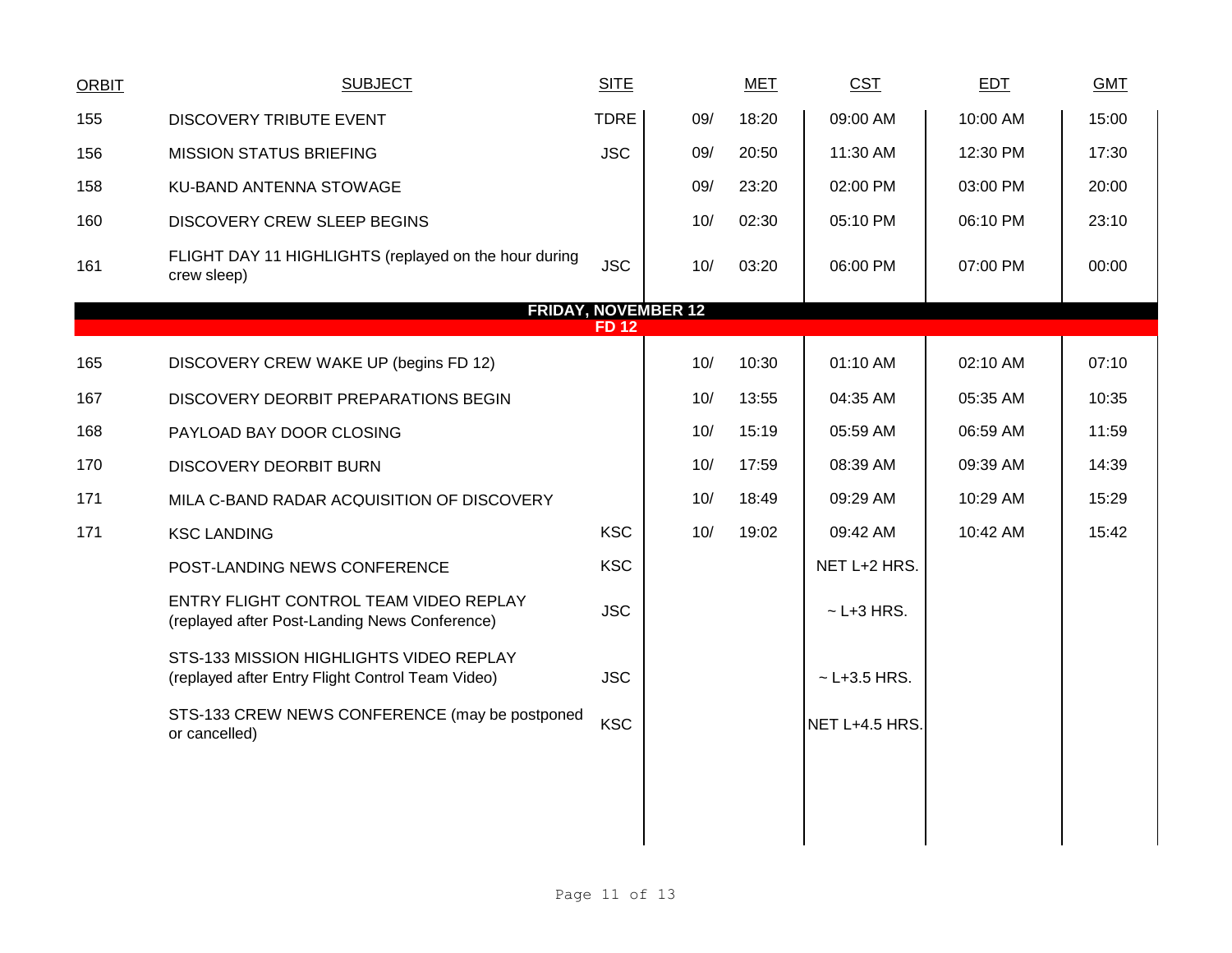## **DEFINITION OF TERMS**

| AMC:            | Americom Satellite                                                                                          |
|-----------------|-------------------------------------------------------------------------------------------------------------|
| CDT:            | <b>Central Daylight Time</b>                                                                                |
| CETA:           | Crew and Equipment Translation Aid                                                                          |
| CLPA:           | Camera Light Pan Tilt Assembly                                                                              |
| Destiny:        | U.S. Laboratory on ISS                                                                                      |
| <b>ELC-4:</b>   | <b>Express Logistics Carrier #4</b>                                                                         |
| EMU:            | <b>Extravehicular Mobility Unit</b>                                                                         |
| <b>EOTP</b>     | <b>Enhanced ORU Temporary Platform</b>                                                                      |
| EDT:            | Eastern Daylight Time                                                                                       |
| EVA:            | <b>Extravehicular Activity</b>                                                                              |
| FCS:            | <b>Flight Control System</b>                                                                                |
| FD:             | <b>Flight Day</b>                                                                                           |
| GMT:            | <b>Greenwich Mean Time</b>                                                                                  |
| Harmony:        | Node 2                                                                                                      |
| HD:             | <b>High Definition Television</b>                                                                           |
| HQ:             | <b>NASA Headquarters</b>                                                                                    |
| ISS:            | <b>International Space Station</b>                                                                          |
| JAXA:           | Japan Aerospace Exploration Agency                                                                          |
| JSC:            | Johnson Space Center                                                                                        |
| KSC:            | Kennedy Space Center                                                                                        |
| Ŀ.              | Launch or Landing time                                                                                      |
| LIMO:           | Live Interview Media Outlet channel                                                                         |
| LWAPA:          | Lightweight Adaptor Plate Assembly                                                                          |
| MECO:           | Main Engine Cut-Off                                                                                         |
| MET:            | Mission Elapsed Time, which begins at the moment of launch and is read: DAYS/HOURS:MINUTES. LAUNCH=00/00:00 |
| <b>MILA</b>     | Merritt Island, Florida Tracking Station                                                                    |
| MMT:            | <b>Mission Management Team</b>                                                                              |
| MS:             | <b>Mission Specialist</b>                                                                                   |
| NET:            | No Earlier Than                                                                                             |
| OBSS:           | Orbiter Boom Sensor System                                                                                  |
| ODS:            | <b>Orbiter Docking System</b>                                                                               |
| OMS:            | <b>Orbital Maneuvering System</b>                                                                           |
| PAO:            | <b>Public Affairs office</b>                                                                                |
| PMM:            | Permanent Multipurpose Module                                                                               |
| RCS:            | <b>Reaction Control System</b>                                                                              |
| <b>R&amp;R:</b> | <b>Return and Replace</b>                                                                                   |
| RPM:            | Rendezvous Pitch Maneuver                                                                                   |
| RSS:            | <b>Rotate Servicing Structure</b>                                                                           |
| $S1$ :          | Starboard One truss segment on ISS                                                                          |
| SPDM:           | Special Purpose Dexterous Manipulator                                                                       |
| SRMS:           | Shuttle Remote Manipulator System on Discovery                                                              |
| <b>SSRMS:</b>   | Space Station Remote Manipulator System (Canadarm2 ISS Robotic Arm)                                         |
| STBD:           | Starboard                                                                                                   |
| STS:            | <b>Space Transportation System</b>                                                                          |